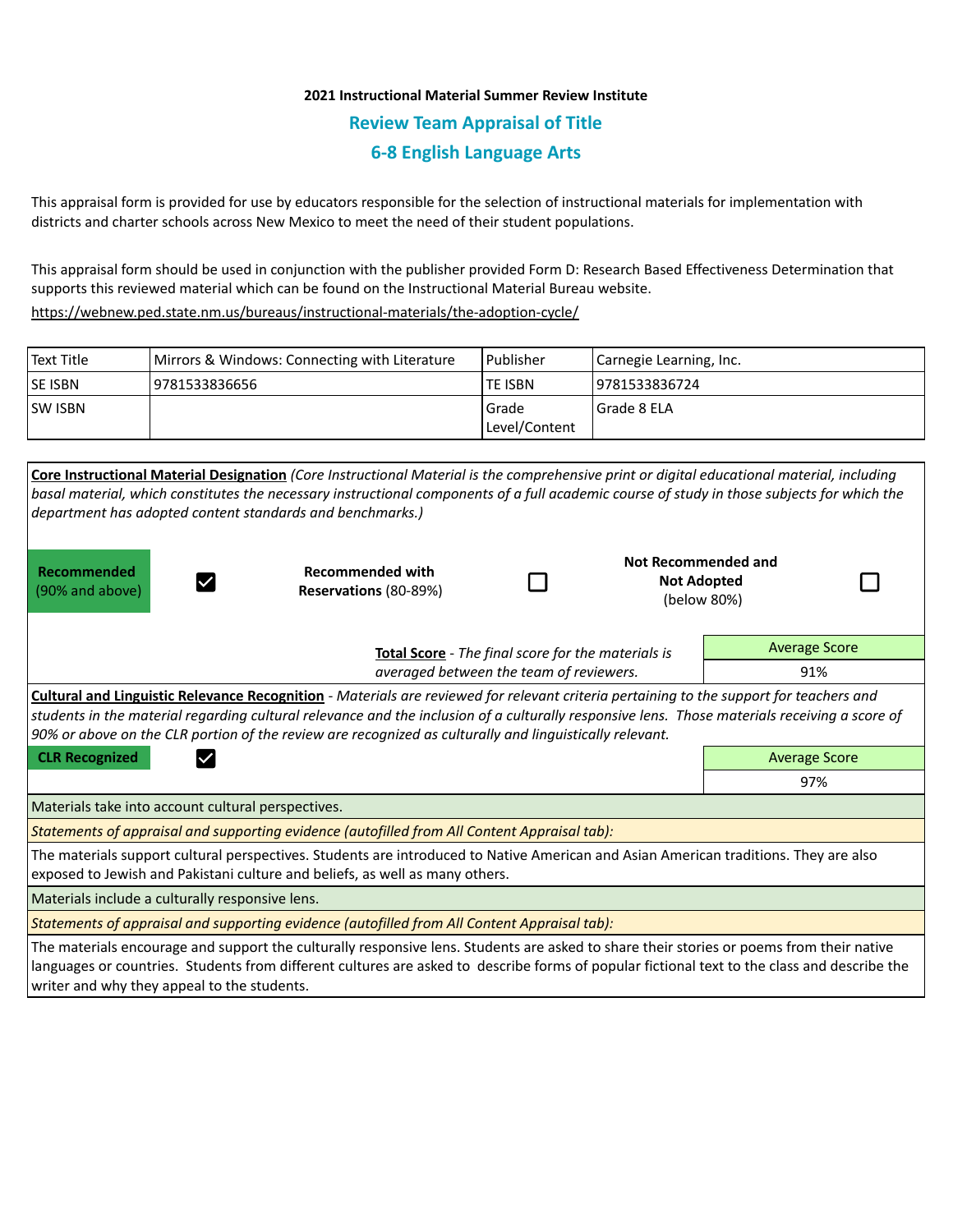**Standards Review** *- Materials are reviewed for alignment with the state adopted content standards, benchmarks and performance standards.*

Average Score

89%

Materials align with grade level ELA standards overall.

*Statements of appraisal and supporting evidence:* 

The materials align with 8th grade ELA standards. The materials comprehensively attend to all standards and can be found in the scope and sequence section of the materials. The materials have a teacher guide that guides the students to find what device an author is using and what the effect is with specific examples from the text.

Materials align to reading standards.

*Statements of appraisal and supporting evidence:* 

The curriculum does align to the reading standards. Students are given the opportunity to create a list of information given and explain how these details affect the understanding of the images. Students are not asked to evaluate the advantages and disadvantages of using different mediums within a text.

Materials align to writing standards.

*Statements of appraisal and supporting evidence:* 

Materials support the alignment of the writing standards. The materials include directions for clear and coherent writing to include the following; organization, clear details, and descriptive style. The curriculum offers steps in the writing process, along with writing strategies, and various writing opportunities. Establishing and maintaining formal style is not mentioned.

Materials align to speaking and listening standards.

*Statements of appraisal and supporting evidence:* 

The materials provide supports to the speaking and listening standards. The TE gives guidelines on discussions, however, in the SE there are many opportunities for students to engage in collegial discussions, but with no evidence to follow rules, track progress with goals or deadlines, or defining individual roles. Students have several opportunities to come to discussions prepared, having read or researched the material under study. Every unit ends with a speaking and listening activity. Students are also provided with debate and mock trials to practice these skills.

Materials align to language standards.

*Statements of appraisal and supporting evidence:* 

The materials support the alignment to the language standards. Students are required to find examples of ellipsis throughout the play they are reading. The materials give students practice using context clues to determine the meaning of unknown vocabulary words in a group of sentences before a short story.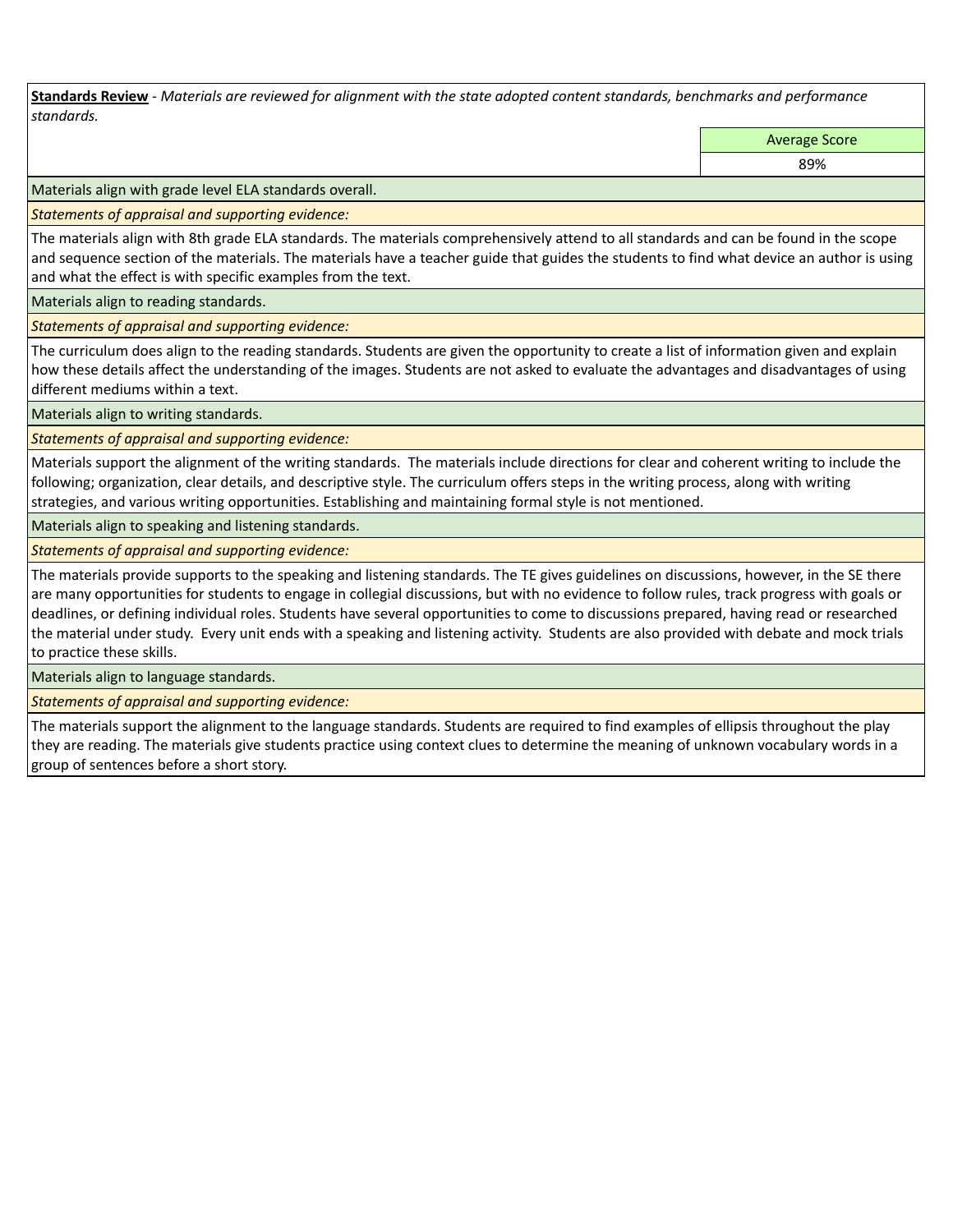**ELA Content Review** *- Materials are reviewed for relevant criteria pertaining to the support for teachers and students in the specific content area reviewed.*

Average Score

97%

Materials provide a selection and range of high-quality texts worthy of students' time and attention, exhibiting exceptional craft and thought and/or providing useful information.

*Statements of appraisal and supporting evidence:* 

The materials provide genres and text characteristics specific to 8th grade standards as follows; fiction, nonfiction, poetry, drama, and folk literature. The curriculum is complete with content rich and well-crafted texts across all genres and subject matter to enrich student knowledge and reading skills.

Questions in the materials are high-quality text-dependent and text-specific questions. The overwhelming majority of these questions are text-specific and draw student attention to the particulars in the text.

*Statements of appraisal and supporting evidence:* 

In several places throughout the text, students are asked text-dependent questions, requiring use of textual evidence to support their inference drawn from the text. Materials offer many opportunities for students to cite the strongest textual evidence to support the analysis of what was read. Students are asked to determine if what they are reading is direct or indirect characterization, and explain why.

Materials provide scaffolding and supports to enable students' learning of English language arts.

*Statements of appraisal and supporting evidence:* 

Each module in the TE provides clear, measurable, standard-aligned learning objectives and provides opportunities for differentiated instruction. The modules also provide reading skills and literary element supports to assist with differentiation.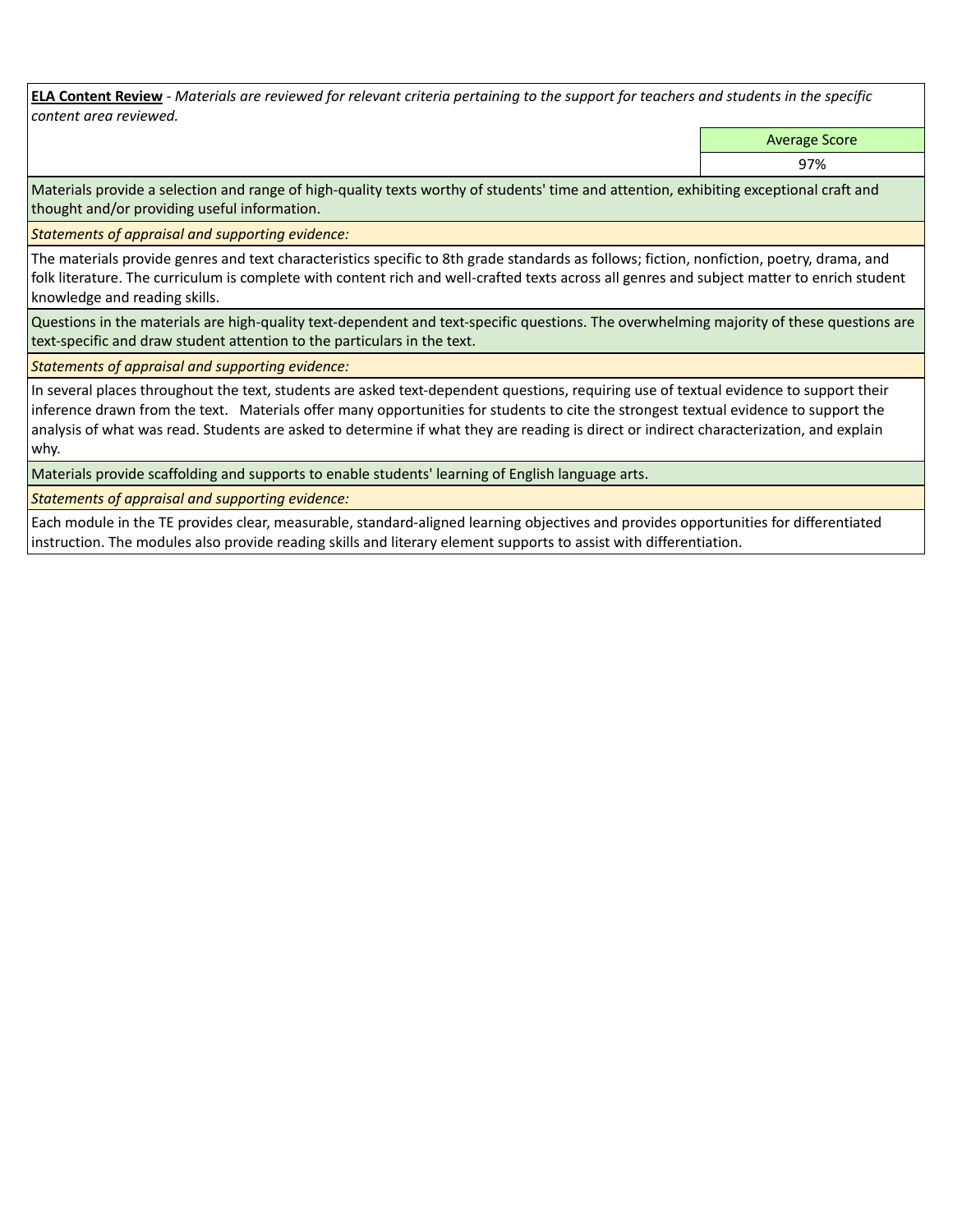**All Content Review** *- Materials are reviewed for relevant criteria pertaining to the support for teachers and students in the material regarding the progression of the standards, lesson structure, pacing, assessment, individual learners and cultural relevance.*

Average Score

97%

Materials are coherent and consistent with the standards that all students should study in order to be college and career ready.

*Statements of appraisal and supporting evidence:*

The curriculum is grade level appropriate, consistent with 8th grade standards, preparing all students for college and career readiness. Materials engage students by providing information about the vocabulary and concepts they will see in every unit, as well as provide a close reading model for students to use when starting a new unit.

Materials are well designed and take into account effective lesson structure and pacing.

*Statements of appraisal and supporting evidence:*

The TE provides a comprehensive overview of the assignments with a scope and sequence for each unit. Materials in the TE present scope and sequence for each unit providing learning progressions and an overview of texts, including reading skills/graphic organizers, literary elements, themes, cross-curricular connections, writing to source, etc.

Materials support teacher planning, learning, and understanding of the standards.

*Statements of appraisal and supporting evidence:*

The materials support unit planning, learning, and understanding of the standards. Materials within the TE have annotations and provide suggestions on how to present the content in the student edition and in the ancillary material.

Materials offer teachers resources and tools to collect ongoing data about student progress on the standards.

*Statements of appraisal and supporting evidence:*

In the TE, materials provide measurable student assessments throughout the curriculum and the standards can be cross-referenced with the TE eBook tool.

Materials support effective use of technology to enhance student learning.

*Statements of appraisal and supporting evidence:*

Materials offer students the ability to perform an internet search to find websites or an electronic library database to locate further information about topics within the curriculum. Students are expected to evaluate their sources to find the most reliable and least reliable and describe their evaluation process. Students are asked to do internet research over the battle of Shiloh, creating a list of the most reliable sources.

Materials can be easily customized for individual learners.

*Statements of appraisal and supporting evidence:* 

There are several opportunities in the curriculum to provide supports for different student populations, for example, incorporating enrichment opportunities and reinforcing skills/strategies for special need students.

Materials give all students extensive opportunities and support to explore key concepts.

*Statements of appraisal and supporting evidence:*

The materials provide and engage students in the content by incorporating reading, writing, listening and speaking skills and strategies at various levels of learning.

Materials take into account cultural perspectives.

*Statements of appraisal and supporting evidence:*

The materials support cultural perspectives. Students are introduced to Native American and Asian American traditions. They are also exposed to Jewish and Pakistani culture and beliefs, as well as many others.

Materials include a culturally responsive lens.

*Statements of appraisal and supporting evidence:*

The materials encourage and support the culturally responsive lens. Students are asked to share their stories or poems from their native languages or countries. Students from different cultures are asked to describe forms of popular fictional text to the class and describe the writer and why they appeal to the students.